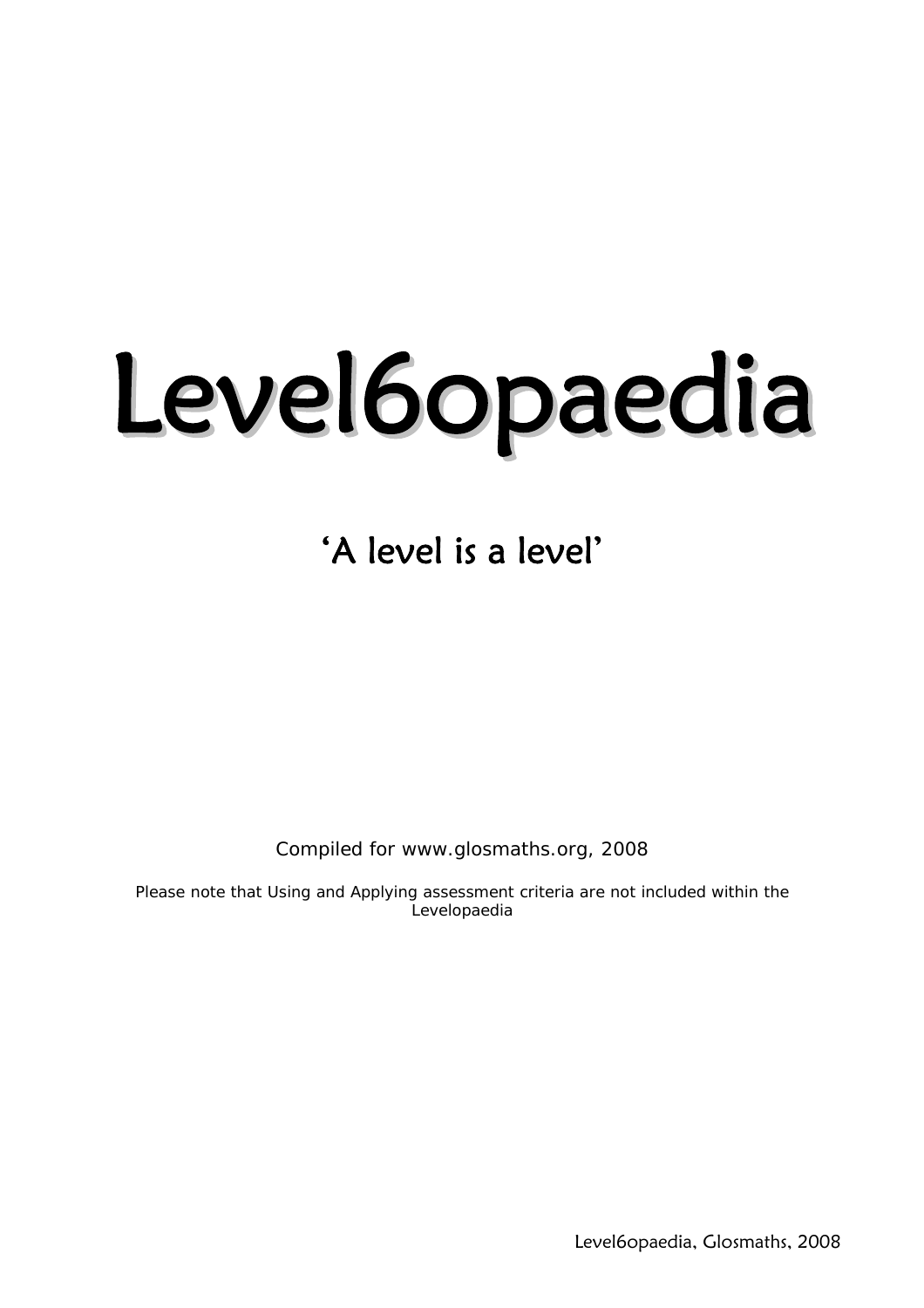# **Numbers and the Number System**

| Use the equivalence of fractions, decimals and percentages to compare proportions |                                                             |
|-----------------------------------------------------------------------------------|-------------------------------------------------------------|
| Convert fraction and decimal operators to                                         | Show me a set of equivalent fractions, decimals and         |
| percentage operators by multiplying by 100. For                                   | percentages.                                                |
| example:                                                                          |                                                             |
| $\bullet$ 0.45; 0.45 $\times$ 100% = 45%                                          | Show me i) a fraction between $1/3$ and $\frac{1}{2}$ ii) a |
| <b>1</b> 7/12; $(7 \div 12) \times 100\% = 58.3\%$ (1 d.p.)                       | percentage between 1/3 and 1/2                              |
|                                                                                   |                                                             |
| Continue to use mental methods for finding                                        | What is wrong:                                              |
| percentages of quantities                                                         | • 13\% of 78 = 78 $\div$ 13 = 6                             |
|                                                                                   | • 40% of 400 kg = $400 \div 40 = 10$                        |
| Use written methods, e.g.                                                         |                                                             |
| Using an equivalent fraction: 13% of 48;                                          | True / Never / Sometimes:                                   |
| $13/100 \times 48 = 624/100 = 6.24$                                               | To calculate 13% of a quantity, you divide by 13            |
| Using an equivalent decimal: 13% of 48; 0.13 $\times$<br>٠                        | 45s% is greater than 1%                                     |
| $48 = 6.24$                                                                       |                                                             |
|                                                                                   | Convince me that:                                           |
|                                                                                   | • $7/12 = 58.3\%$ (1 d.p.)                                  |
|                                                                                   | • 13\% of 48 = 6.24                                         |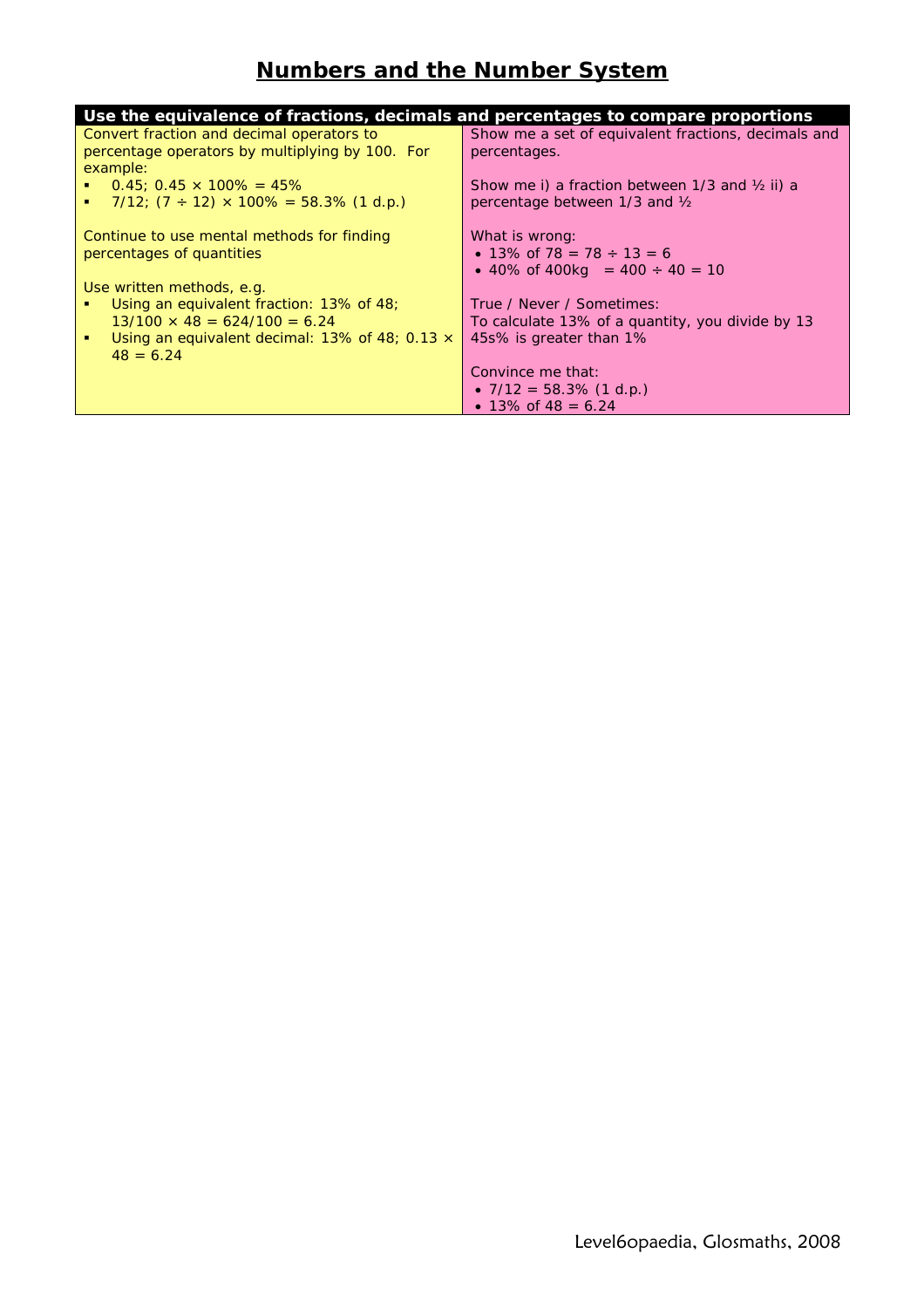# **Calculating**

| Calculate percentages and find the outcome of a given percentage increase or                                                                                                                                                                                                                                                                                                  |                                                                                                                                                                                                                                                                                                                                                                                                                                                                                                                                                                |
|-------------------------------------------------------------------------------------------------------------------------------------------------------------------------------------------------------------------------------------------------------------------------------------------------------------------------------------------------------------------------------|----------------------------------------------------------------------------------------------------------------------------------------------------------------------------------------------------------------------------------------------------------------------------------------------------------------------------------------------------------------------------------------------------------------------------------------------------------------------------------------------------------------------------------------------------------------|
| decrease<br>Use written methods, e.g.<br>Using an equivalent fraction: 13% of 48;<br>$13/100 \times 48 = 624/100 = 6.24$<br>Using an equivalent decimal: 13% of 48; 0.13 x<br>٠<br>$48 = 6.24$<br>Using a unitary method: 13% of 48; 1% of 48<br>٠<br>$= 0.48$ so 13% of 48 = 0.48 $\times$ 13 = 6.24<br>Find the outcome of a given percentage increase or<br>decrease. e.g. | Show me an amount and a percentage increase that<br>gives the answer £44<br>What is the same/different about:<br>• $13/100 \times 48 = 624/100 = 6.24$<br>• $0.13 \times 48 = 6.24$<br>• 1% of 48 = 0.48 so 13% of 48 = 0.48 $\times$ 13 =<br>6.24<br>Convince me that £12 increased by 15% is £13.80                                                                                                                                                                                                                                                          |
| an increase of 15% on an original cost of £12<br>gives a new price of $£12 \times 1.15 = £13.80$ ,<br>or $15\%$ of $E12 = E1.80$ $E12 + E1.80 = E13.80$                                                                                                                                                                                                                       |                                                                                                                                                                                                                                                                                                                                                                                                                                                                                                                                                                |
| Divide a quantity into two or more parts in a given ratio and solve problems involving                                                                                                                                                                                                                                                                                        |                                                                                                                                                                                                                                                                                                                                                                                                                                                                                                                                                                |
| ratio and direct proportion<br>Solve problem such as:<br>Potting compost is made from loam, peat and<br>sand in the ratio 7:3:2 respectively. A gardener<br>used 1.5 litres of peat to make compost. How<br>much loam did she use? How much sand?<br>The angles in a triangle are in the ratio 6:5:7.<br>Find the sizes of the three angles.                                  | Show me a quantity divided correctly into a ratio of<br>three parts.<br>Show me how pupils could be in a school if the ratio<br>of pupils with brown hair, blond hair, black hair in a<br>school is 4:2:5.<br>What is the same/different about:<br>2:7, 3:4:2, 1:4:4<br>Convince me that if the ratio of pupils in a school<br>with brown hair, blond hair, black hair in a school is<br>4:2:5 then there cannot be 122 pupils in the school.<br>Convince me that if the ratio of pupils in a school<br>with brown hair, blond hair, black hair in a school is |
| Use proportional reasoning to solve a problem, choosing the correct numbers to take                                                                                                                                                                                                                                                                                           | 4:2:5 and there are 24 pupils with blond hair, the<br>number of pupils in the school is 132.                                                                                                                                                                                                                                                                                                                                                                                                                                                                   |
| as 100%, or as a whole<br>Use unitary methods and multiplicative methods,<br>e.g.<br>There was a 25% discount in a sale. A boy paid<br>£30 for a pair of jeans in the sale. What was<br>the original price of the jeans?<br>When heated, a metal bar increases in length<br>from 1.25m to 1.262m. Calculate the<br>percentage increase correct to one decimal<br>place.       | Show me a problem you can solve using the unitary<br>method.<br>What is wrong:<br>If a boy paid £30 for a pair of jeans in a 25%<br>discount sale, the original price of the jeans was<br>£37.50.<br>True/never/sometimes:<br>• The inverse of 'increase by 10%' is decrease by<br>$10\%'$<br>• The inverse of 'increase by 25% is decrease by<br>20%'                                                                                                                                                                                                         |
|                                                                                                                                                                                                                                                                                                                                                                               | Convince me that if a boy paid £30 for a pair of<br>jeans in a 25% discount sale, the original price of<br>the jeans was £40.                                                                                                                                                                                                                                                                                                                                                                                                                                  |
| Add and subtract fractions by writing them with a common denominator, calculate<br>fractions of quantities (fraction answers); multiply and divide an integer by a fraction<br>Add and subtract more complex fractions such as<br>11/18 + 7/24, including mixed fractions.                                                                                                    | Show me:<br>• a pair of fractions with a sum of 3/5<br>• a pair of fractions with a difference of 2/7                                                                                                                                                                                                                                                                                                                                                                                                                                                          |
| Find 2/7 of 5kg.                                                                                                                                                                                                                                                                                                                                                              | • a fraction and a quantity such that the answer is<br>6kg                                                                                                                                                                                                                                                                                                                                                                                                                                                                                                     |
| Multiply an integer by a fraction such as 4 x 3/5                                                                                                                                                                                                                                                                                                                             | What is the same/different about:                                                                                                                                                                                                                                                                                                                                                                                                                                                                                                                              |
| Divide an integer by a fraction such as $3 \div 2/3$                                                                                                                                                                                                                                                                                                                          | $\bullet$ 2/3 + 3/8, 1/12 + 3/4, 5/6 + 1/4                                                                                                                                                                                                                                                                                                                                                                                                                                                                                                                     |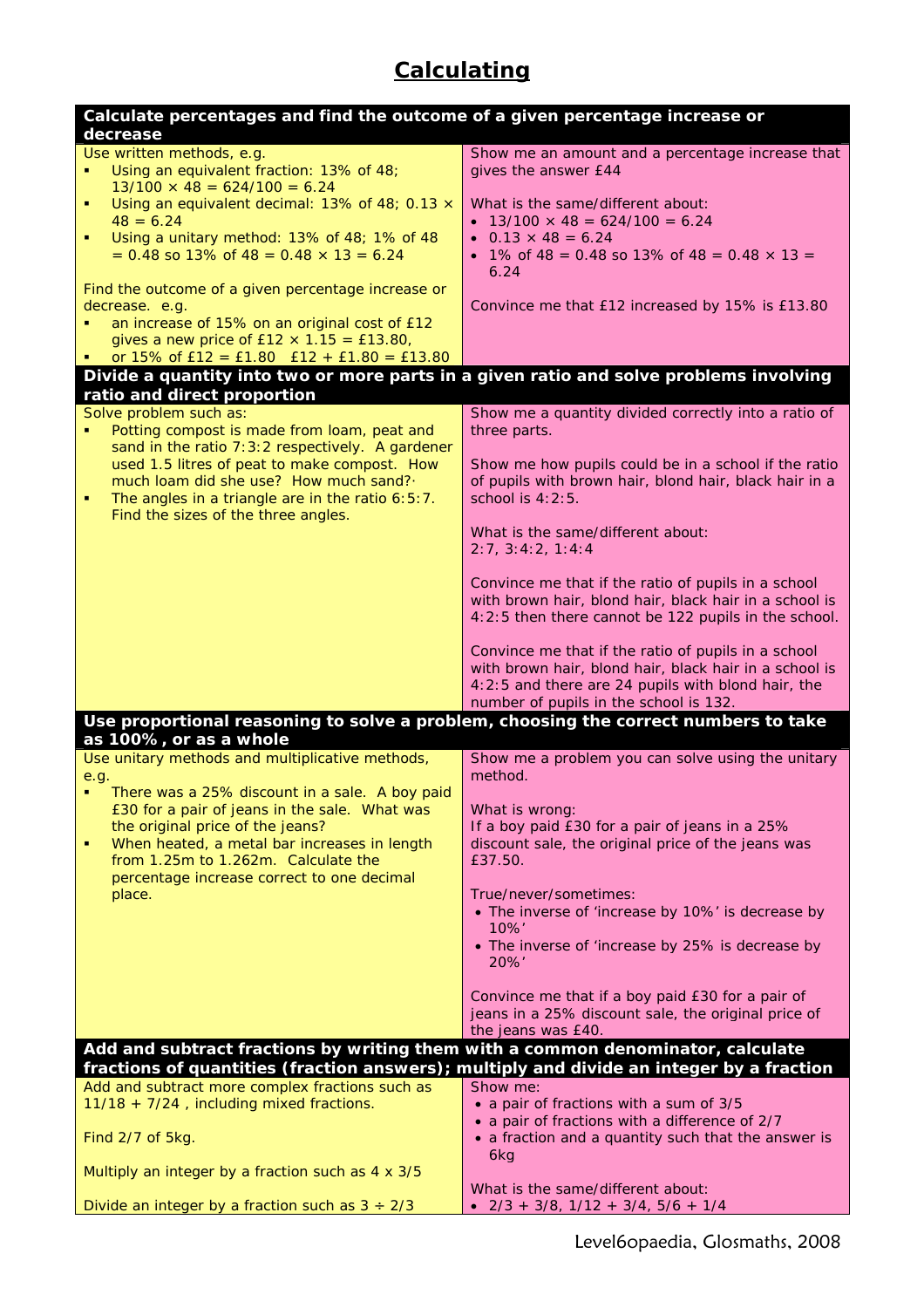| Solve problems involving fractions, e.g.<br>In a survey of 24 pupils 1/3 liked football best,<br>1/4 liked basketball, 3/8 liked athletics and the<br>rest liked swimming. How many liked<br>swimming? | • $17/24 - 2/3$ , $5/8 - 2/3$ , $11/12 - 3/4$<br>True/never/sometimes:<br>• Pairs of fractions have one common denominator<br>• When adding fractions, both denominators have<br>to be changed<br>• When subtracting fractions, both denominators<br>have to be changed<br>• Multiplying an integer by a fraction gives a<br>smaller answer<br>• Dividing an integer by a fraction gives a smaller<br>answer |
|--------------------------------------------------------------------------------------------------------------------------------------------------------------------------------------------------------|--------------------------------------------------------------------------------------------------------------------------------------------------------------------------------------------------------------------------------------------------------------------------------------------------------------------------------------------------------------------------------------------------------------|
|                                                                                                                                                                                                        | Convince me:<br>• that $2/7 + 3/5 = 31/35$<br>• that $3 \div 2/3 = 4\frac{1}{2}$                                                                                                                                                                                                                                                                                                                             |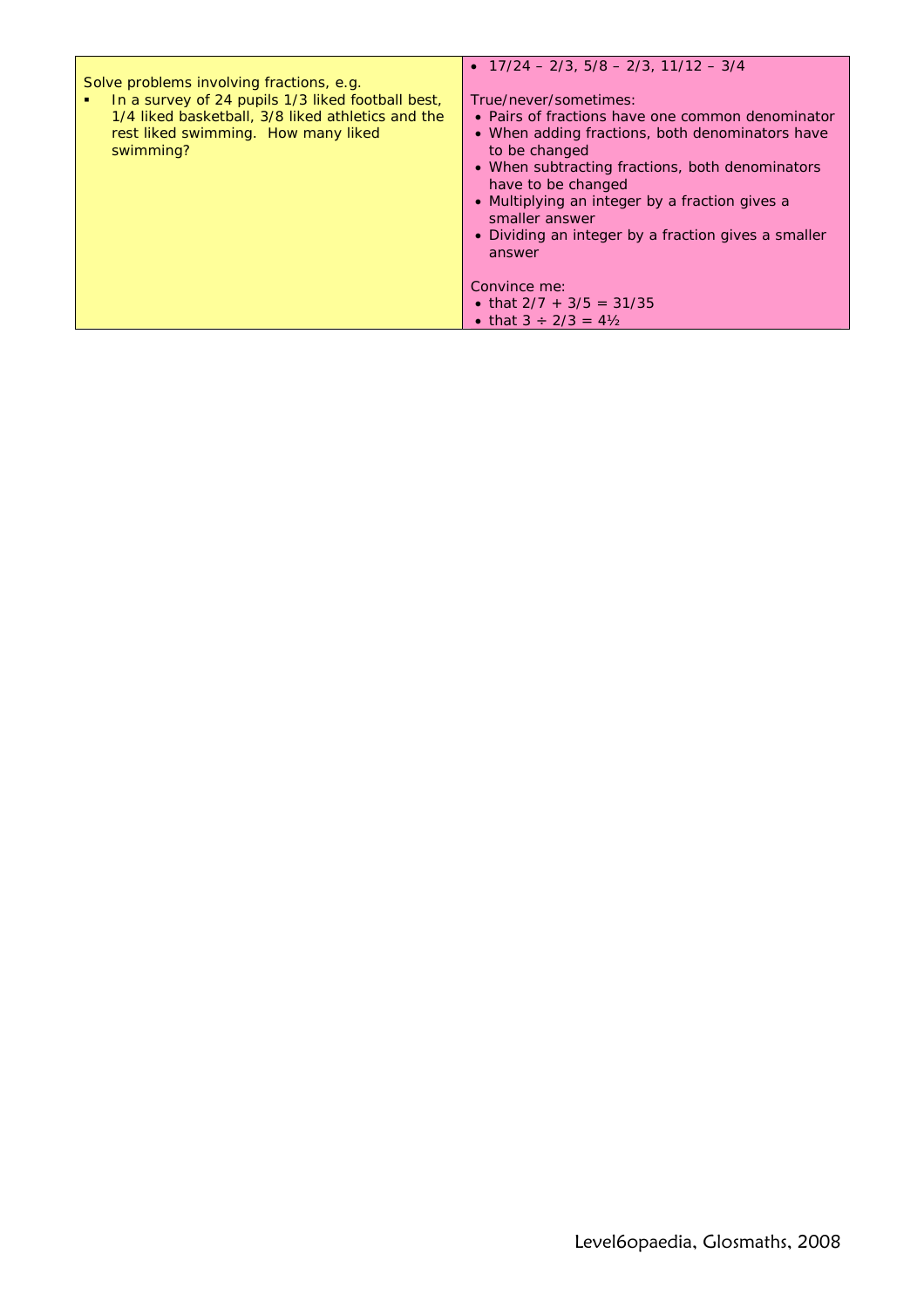# **Algebra**

| Use systematic trial and improvement methods and ICT tools to find approximate                                          |                                                                                                 |
|-------------------------------------------------------------------------------------------------------------------------|-------------------------------------------------------------------------------------------------|
| solutions to harder equations<br>Use trial and improvement for algebraic problems, e.g. $x^3$                           | Convince me that the solution to 1 decimal                                                      |
| $+ x = 20$                                                                                                              | place for the equation $x^3 + x = 20$ is $x = 2.6$                                              |
| Use trial and improvement for equivalent problems, e.g.                                                                 |                                                                                                 |
| A number plus its cube is 20, what's the number?<br>The length of a rectangle is 2cm longer than the                    |                                                                                                 |
| width. The area is 67.89cm <sup>2</sup> . What's the width?                                                             |                                                                                                 |
| Pupils should have opportunities to use a spreadsheet for<br>trial and improvement methods                              |                                                                                                 |
| Construct and solve linear equations with integer coefficients, using an appropriate                                    |                                                                                                 |
| method                                                                                                                  |                                                                                                 |
| Solve, e.g.                                                                                                             | Show me:                                                                                        |
| $3c - 7 = -13$<br>٠<br>$1.7m2 = 10.625$<br>٠                                                                            | • a linear equation with the solution $x = 4$<br>• a two step linear equation with the solution |
| $4(z + 5) = 84(b - 1) - 5(b + 1) = 0$<br>٠                                                                              | $x = 4$                                                                                         |
| $12 / (x+1) = 21 / (x + 4)$                                                                                             | What is wrong:                                                                                  |
| Construct linear equations, e.g. The length of a rectangle<br>is three times its width. Its perimeter is 24cm. Find its | If $3x - 2 = 2$ then $3x = 4$ so $x = \frac{3}{4}$                                              |
| area.                                                                                                                   | True/never/sometimes:                                                                           |
|                                                                                                                         | • Linear equations have one solution                                                            |
|                                                                                                                         | • Linear equations can be solved<br>• When solving equations involving brackets,                |
|                                                                                                                         | such as $3(x-2) = 12$ , the first step is to                                                    |
|                                                                                                                         | multiply the brackets out                                                                       |
|                                                                                                                         | Convince me that:                                                                               |
|                                                                                                                         | $\bullet$ 6 = 2x - 8 has only one solution.                                                     |
|                                                                                                                         | • the solution to the equation $3x - 2 = 2$ is<br>not $x = \frac{3}{4}$ .                       |
| Generate terms of a sequence using term-to-term and position-to-term definitions of                                     |                                                                                                 |
| the sequence, on paper and using ICT; write an expression to describe the nth term of                                   |                                                                                                 |
| an arithmetic sequence.<br>Generate the first five terms if, e.g.                                                       | Show me:                                                                                        |
| you start with 100 and subtract 5 each time                                                                             | • a sequence that has the term-to-term rule                                                     |
| you start with 2 and double each time                                                                                   | of $+2$ .                                                                                       |
| the nth term is $n+3$<br>the nth term is 105 - 5n                                                                       | • the sequence that has the position-to-term<br>rule of $+2$ .                                  |
| the nth term is 2n - 0.5                                                                                                | • the sequence that has the nth term of i)                                                      |
| Find the nth term for, e.g.                                                                                             | $n+2$ ii) $3n+2$                                                                                |
| 7, 12, 17, 22, 27,                                                                                                      | Convince me that:                                                                               |
| $-12, -7, -2, 3, 8, $                                                                                                   | $\bullet$ the nth term of the sequence 5, 8, 11, 14,                                            |
| $4, -2, -8, -14, -20, \ldots$                                                                                           | is $3n+2$<br>• that the nth term of the sequence 15, 11,                                        |
| Use a spreadsheet to generate tables of values and                                                                      | $7, 3, $ is $19 - 4n$                                                                           |
| explore term-to-term and position-to-term linear                                                                        |                                                                                                 |
| relationships<br>Plot the graphs of linear functions, where y is given explicitly in terms of x; recognise              |                                                                                                 |
| that equations of the form $y = mx+c$ correspond to straight-line graphs                                                |                                                                                                 |
| Plot the graphs of simple linear functions using all four                                                               | Show me:                                                                                        |
| quadrants by generating co-ordinate pairs or a table of<br>values. e.g.                                                 | • a linear function that passes through the<br>point $(0,3)$                                    |
| $y = 2x - 3$                                                                                                            | • a linear function with a gradient of 4                                                        |
| $y = 5 - 4x$                                                                                                            | • a linear function with a negative gradient                                                    |
| Understand the gradient and intercept in $y = mx + c$ ,                                                                 | True/never/sometimes:                                                                           |
| describe similarities and differences of given straight line                                                            | • If you increase the value of m, the line is                                                   |
| graphs. e.g.<br>$y = 2x + 4$                                                                                            | steeper<br>• If you increase the value of c, the line is                                        |
| $y = 2x - 3$                                                                                                            | steeper                                                                                         |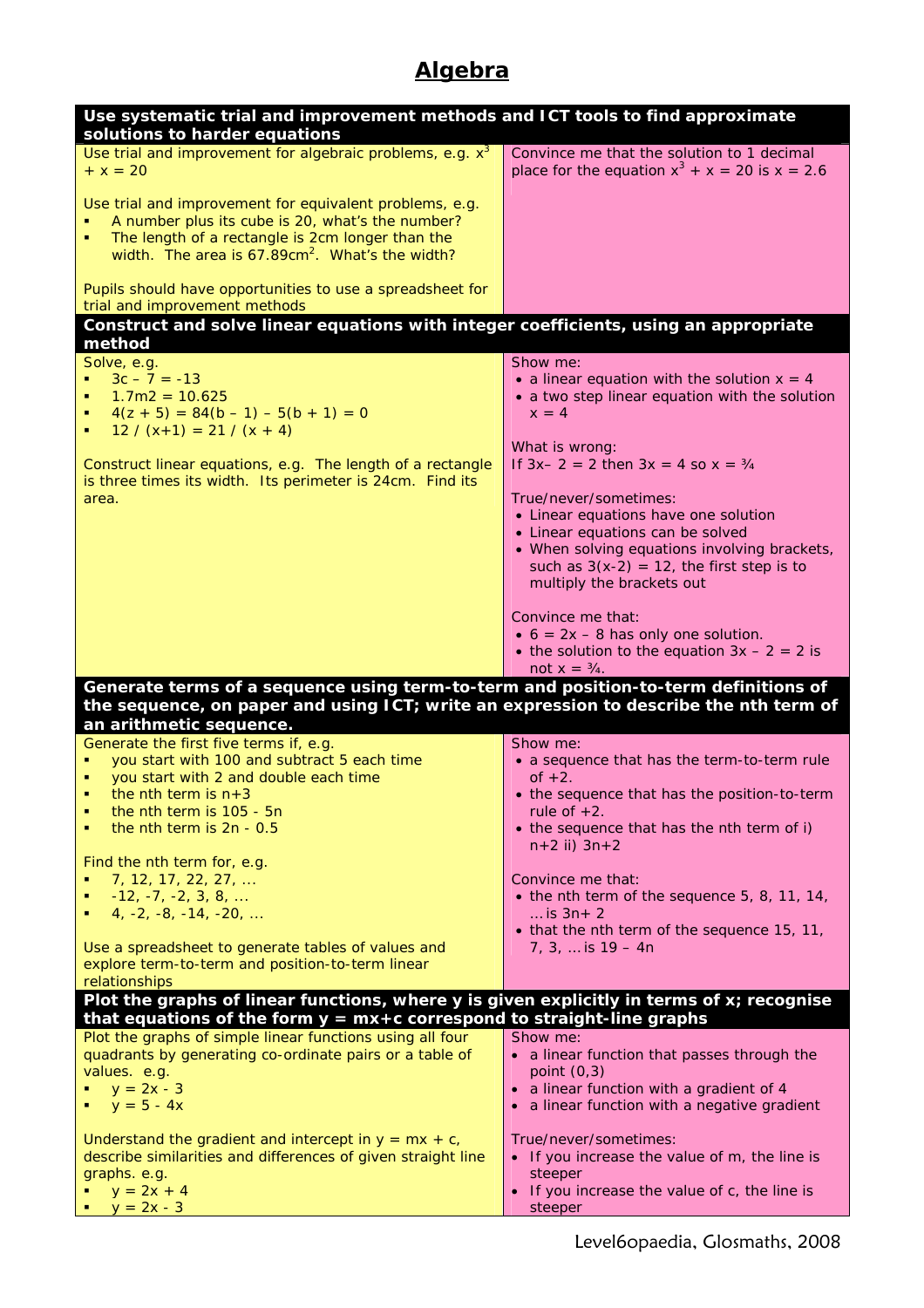| Without drawing the graphs, compare and contrast<br>features of graphs such as:<br>$y = 3x$<br>$y = 3x + 4$<br>$y = x + 4$<br>$y = x - 2$<br>$y = 3x - 2$<br>$y = -3x + 4$                                                                       | Convince me that:<br>• the graph of $y = 2x - 2$ goes through the<br>point $(0,-2)$<br>• the graph of $2y = 2x + 4$ goes through the<br>point $(0,2)$                                                                                                        |
|--------------------------------------------------------------------------------------------------------------------------------------------------------------------------------------------------------------------------------------------------|--------------------------------------------------------------------------------------------------------------------------------------------------------------------------------------------------------------------------------------------------------------|
| Construct functions arising from real-life problems and plot their corresponding                                                                                                                                                                 |                                                                                                                                                                                                                                                              |
| graphs; interpret graphs arising from real situations<br>The graph below shows information about as race<br>between two animals - the hare (red) and the tortoise<br>(blue)                                                                      | Show me a description of a journey that<br>produces a distance/ time graph with a shape<br>similar to a trapezium.                                                                                                                                           |
|                                                                                                                                                                                                                                                  | True/never/sometimes:<br>• On a distance/ time graph, if the graph is<br>horizontal then the object is travelling at a<br>constant speed.<br>• On a distance/ time graph, if the graph has<br>a negative gradient then the object is<br>travelling downhill. |
|                                                                                                                                                                                                                                                  | Convince me that on a distance/ time graph,<br>if the graph is horizontal then the object is<br>stationary.                                                                                                                                                  |
| Who was ahead after 2 minutes?<br>What happened at 3 minutes?<br>At what time did the tortoise draw level with the<br>hare?<br>Between what times was the tortoise travelling<br>fastest?<br>By how much distance did the tortoise win the race? |                                                                                                                                                                                                                                                              |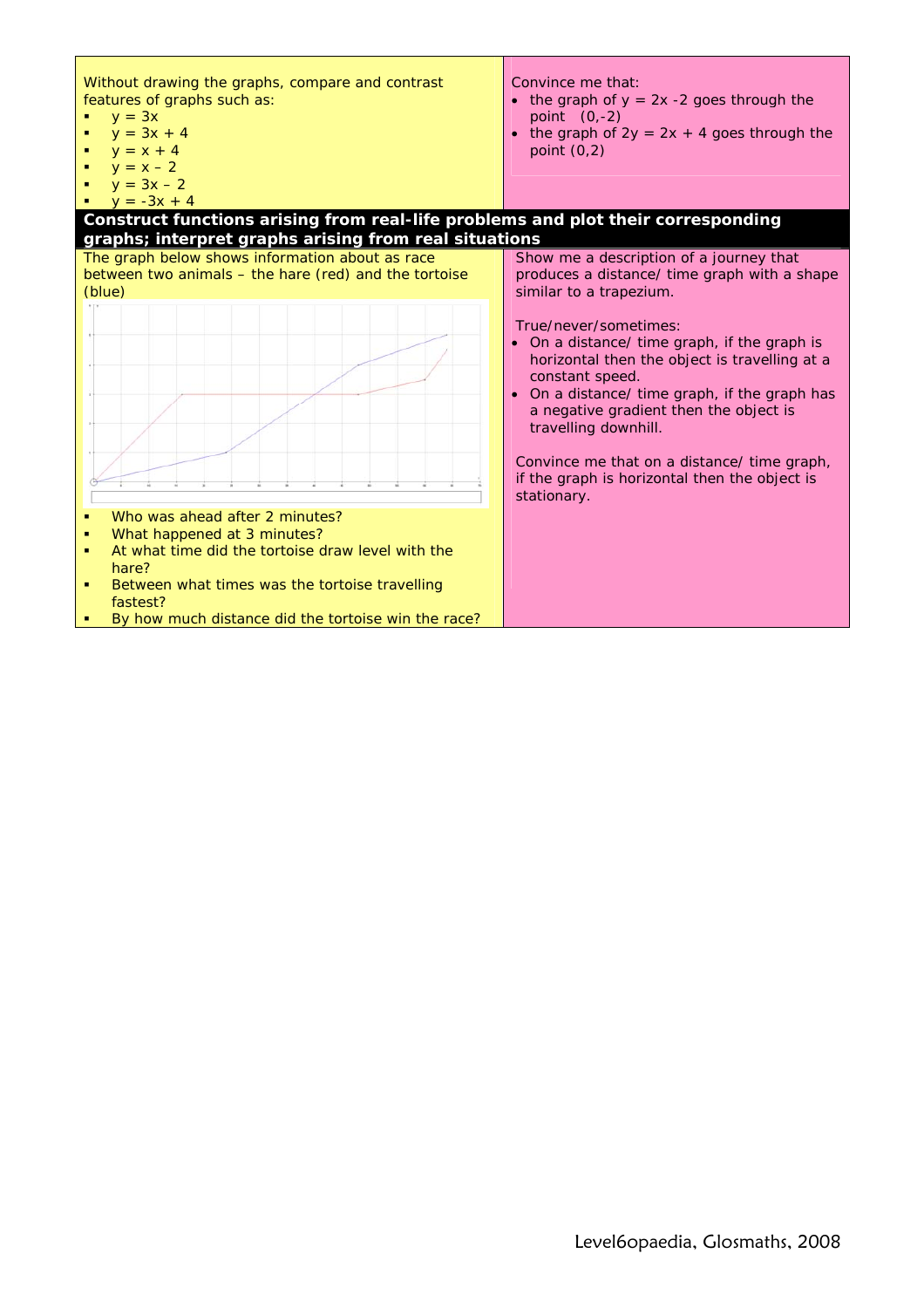#### **Shape, Space and Measures**

| Classify quadrilaterals by their geometric properties                                                                                |                                                                |
|--------------------------------------------------------------------------------------------------------------------------------------|----------------------------------------------------------------|
| Know the properties (equal and/or parallel sides,                                                                                    | Show me a quadrilateral:                                       |
| equal angles, right angles, diagonals bisected                                                                                       | • that has one pair of parallel sides                          |
| and/or at right angles, reflection and rotation                                                                                      | whose diagonals bisect at right angles                         |
| symmetry) of:                                                                                                                        | that has two lines of symmetry                                 |
| an isosceles trapezium<br>a parallelogram                                                                                            | that has rotational symmetry of order 2.                       |
| a rhombus<br>٠                                                                                                                       | What is the same/different about:                              |
| a kite<br>٠                                                                                                                          | • trapezium, parallelogram, rhombus, kite                      |
| an arrowhead or delta<br>٠                                                                                                           | rhombus, kite, arrowhead, trapezium                            |
|                                                                                                                                      |                                                                |
|                                                                                                                                      | Convince me that:                                              |
|                                                                                                                                      | a rhombus is a parallelogram but a parallelogram is            |
|                                                                                                                                      | not necessarily a rhombus.                                     |
|                                                                                                                                      | a trapezium can not have three acute angles                    |
| Solve geometrical problems using properties of angles, of parallel and intersecting<br>lines, and of triangles and other polygons    |                                                                |
| Explain why, e.g.                                                                                                                    | Show me:                                                       |
| equilateral triangles, squares and regular                                                                                           | • a polygon that will tessellate on its own                    |
| hexagons will tessellate on their own, but other                                                                                     | • a pair of polygons that tessellate with each other.          |
| regular polygons will not;                                                                                                           |                                                                |
| squares and regular octagons will tessellate<br>٠                                                                                    | True/never/sometimes:                                          |
| together.                                                                                                                            | • Regular polygons will tessellate on their own                |
|                                                                                                                                      | Triangles tessellate on their own                              |
|                                                                                                                                      | Quadrilaterals tessellate on their own                         |
|                                                                                                                                      | Hexagons tessellate on their own                               |
|                                                                                                                                      | Convince me that                                               |
|                                                                                                                                      | • the sum of the exterior angles of a polygon is               |
|                                                                                                                                      | $360^\circ$ .                                                  |
|                                                                                                                                      | · a regular hexagon will tessellate on its own.                |
|                                                                                                                                      | squares and regular octagons will tessellate                   |
|                                                                                                                                      | together.                                                      |
| Identify alternate and corresponding angles; understand a proof that the sum of the                                                  |                                                                |
| angles of a triangle is 180 $^{\circ}$ and of a quadrilateral is 360 $^{\circ}$<br>Know the difference between a demonstration and a |                                                                |
| proof.                                                                                                                               | Show me a pair of alternate / corresponding angles             |
|                                                                                                                                      | True/never/sometimes:                                          |
|                                                                                                                                      | The sum of the angles of a triangle is 180°                    |
|                                                                                                                                      | The sum of the angles of a quadrilateral is 360°.              |
|                                                                                                                                      | • Alternate angles are equal                                   |
|                                                                                                                                      | • The size of a corresponding angle equals the size            |
|                                                                                                                                      | of an alternate angle.                                         |
|                                                                                                                                      | Convince me that                                               |
|                                                                                                                                      | • the sum of the angles of a triangle is 180°.                 |
|                                                                                                                                      | the sum of the angles of a quadrilateral is 360°.<br>$\bullet$ |
| Devise instructions for a computer to generate and transform shapes and paths.                                                       |                                                                |
| Draw a square / hexagon / equilateral triangle using                                                                                 | What is the same/ different about:                             |
| LOGO and use the instructions to compare with the                                                                                    | Forward 90, Right 90<br>٠                                      |
| exterior angles of a polygon                                                                                                         | Right 90, Forward 90<br>٠                                      |
| Visualise and use 2-D representations of 3-D objects                                                                                 |                                                                |
| Visualise solids from an oral description, e.g.<br>Identify the 3-D shape if:                                                        | Show me:<br>a solid with a plan that is square.                |
| The front and side elevations are both triangles                                                                                     | a solid with front and side elevations both<br>٠               |
| and the plan is a square.                                                                                                            | triangles.                                                     |
| The front and side elevations are both<br>٠                                                                                          | a solid with front and side elevations both<br>$\blacksquare$  |
| rectangles and the plan is a circle.                                                                                                 | triangles and the plan is a square.                            |
| The front elevation is a rectangle, the side<br>٠                                                                                    |                                                                |
| elevation is a triangle and the plan in a                                                                                            |                                                                |
| rectangle.                                                                                                                           |                                                                |
|                                                                                                                                      |                                                                |
| Is it possible to slice a cube so that the cross-                                                                                    |                                                                |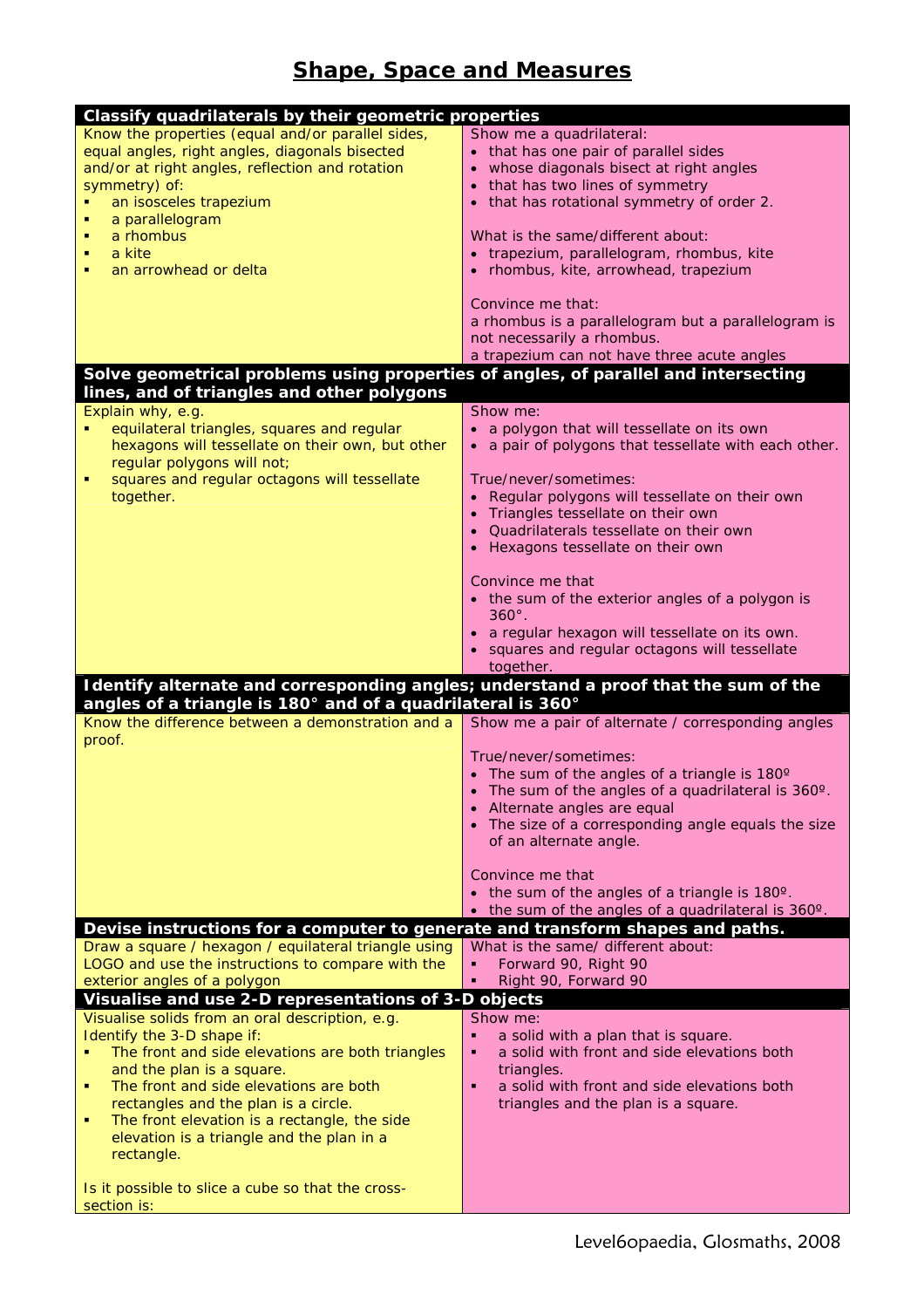| a rectangle?                                                                        |                                                                                                      |
|-------------------------------------------------------------------------------------|------------------------------------------------------------------------------------------------------|
| a triangle?                                                                         |                                                                                                      |
| a pentagon?                                                                         |                                                                                                      |
| a hexagon?<br>٠                                                                     |                                                                                                      |
| factor                                                                              | Enlarge 2-D shapes, given a centre of enlargement and a positive whole-number scale                  |
| Construct an enlargement given the object, centre<br>and scale factor               | Show me an enlargement.                                                                              |
|                                                                                     | Convince me:                                                                                         |
| Find the centre and / or scale factor from the object                               | how to enlarge a shape or object with the<br>٠                                                       |
| and image                                                                           | centre of enlargement outside the shape.<br>how to enlarge a shape or object with the<br>٠           |
|                                                                                     | centre of enlargement inside the shape.                                                              |
|                                                                                     | how to find the centre of enlargement given the<br>٠                                                 |
|                                                                                     | object and image.                                                                                    |
| Know that translations, rotations and reflections preserve length and angle and map |                                                                                                      |
| objects on to congruent images                                                      |                                                                                                      |
| Find missing lengths / angles on diagrams that<br>show an object and its image      | Show me a i) translation, ii) rotation, iii) reflection                                              |
|                                                                                     | What is the same/different about: translation,                                                       |
|                                                                                     | rotation, reflection, enlargement                                                                    |
|                                                                                     |                                                                                                      |
|                                                                                     | True/never/sometimes:                                                                                |
|                                                                                     | • Translations preserve length<br>Rotations preserve length                                          |
|                                                                                     | • Reflections preserve length                                                                        |
|                                                                                     | Enlargements preserve length                                                                         |
|                                                                                     | Translations map objects onto congruent images                                                       |
|                                                                                     | Rotations map objects onto congruent images<br>Reflections map objects onto congruent images         |
|                                                                                     | Enlargements map objects onto congruent                                                              |
|                                                                                     | images                                                                                               |
|                                                                                     |                                                                                                      |
|                                                                                     | Convince me that:<br>• Translations, rotations and reflections preserve                              |
|                                                                                     | length                                                                                               |
|                                                                                     | • Translations, rotations and reflections map                                                        |
|                                                                                     | objects onto congruent images                                                                        |
| Use straight edge and compasses to do standard constructions                        |                                                                                                      |
| Construct<br>the mid-point and perpendicular bisector of a<br>٠                     | Show me:<br>a construction you can do using a straight edge<br>٠                                     |
| line segment                                                                        | and a pair of compasses                                                                              |
| the bisector of an angle<br>٠                                                       | a construction where it is important to keep the<br>٠                                                |
| the perpendicular from a point to a line<br>п                                       | same compass arc.                                                                                    |
| the perpendicular from a point on a line<br>п                                       | Convince me how to construct:                                                                        |
|                                                                                     | the mid-point and perpendicular bisector of a<br>٠                                                   |
|                                                                                     | line segment                                                                                         |
|                                                                                     | the bisector of an angle<br>٠                                                                        |
|                                                                                     | the perpendicular from a point to a line<br>٠<br>the perpendicular from a point on a line<br>п       |
|                                                                                     | Deduce and use formulae for the area of a triangle and parallelogram, and the volume                 |
| of a cuboid; calculate volumes and surface areas of cuboids                         |                                                                                                      |
| Suggest possible dimensions for triangles and                                       | Show me:                                                                                             |
| parallelograms when the area is known                                               | a triangle with an area of $24 \text{cm}^2$ .<br>$\bullet$                                           |
| Find three cuboids with a volume of $24 \text{cm}^3$                                | a parallelogram with an area of 24cm <sup>2</sup> .                                                  |
|                                                                                     | a cuboid with a volume of 60cm <sup>3</sup> .<br>a cuboid with a surface area of 60cm <sup>2</sup> . |
| Find three cuboids with a surface area of $60 \text{cm}^2$                          |                                                                                                      |
|                                                                                     | True/never/sometimes:                                                                                |
|                                                                                     | • To find the area of a triangle, you multiply the                                                   |
|                                                                                     | base by the height and half the answer<br>• You can build a solid cuboid using any number of         |
|                                                                                     | interlocking cubes.                                                                                  |
|                                                                                     |                                                                                                      |
|                                                                                     | Convince me that:                                                                                    |
|                                                                                     | • you have to multiply the base by the                                                               |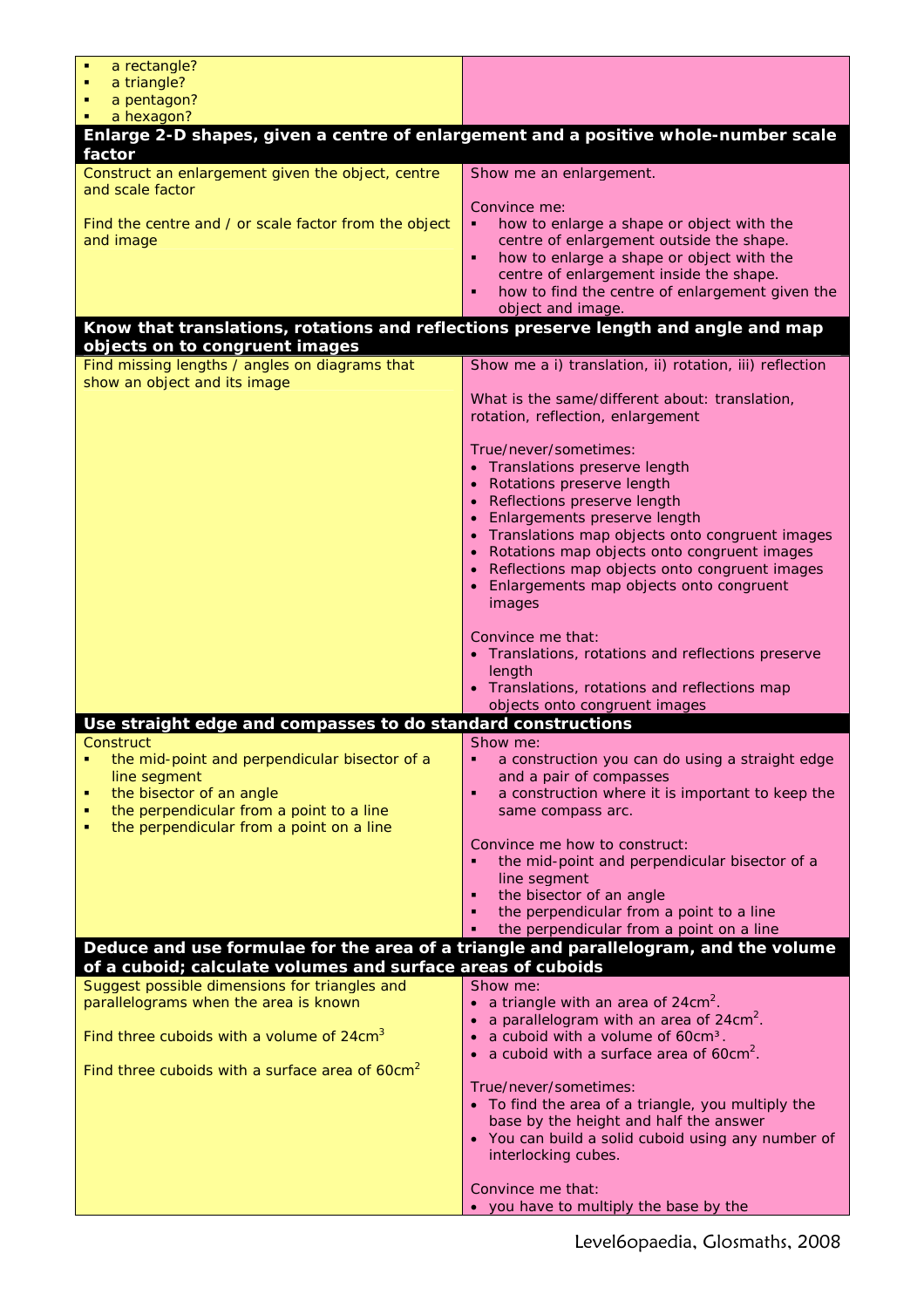|                                                                                                                                                                     | perpendicular height to find the area of a<br>parallelogram.<br>• you have to multiply the base by the<br>perpendicular height and half the answer to find<br>the area of a triangle. |
|---------------------------------------------------------------------------------------------------------------------------------------------------------------------|---------------------------------------------------------------------------------------------------------------------------------------------------------------------------------------|
| Know and use the formulae for the circumference and area of a circle                                                                                                |                                                                                                                                                                                       |
| A touring cycle has wheels of diameter 70cm. How<br>many rotations does each wheel make for every<br>10km travelled?                                                | Show me:<br>• a circle with a circumference greater than 50 cm.<br>a circle with an area greater than 100cm <sup>2</sup> .                                                            |
| A door is in the shape of a rectangle with a semi-<br>circular arch. The rectangular part is 2m high and<br>the door is 90cm wide. What is the area of the<br>door? | Convince me that:<br>• the circumference of a circle with radius 10cm is<br>$62.8cm$ (to $1dp$ )<br>the area of a circle with radius 10cm is 314cm <sup>2</sup><br>(to 3sf)           |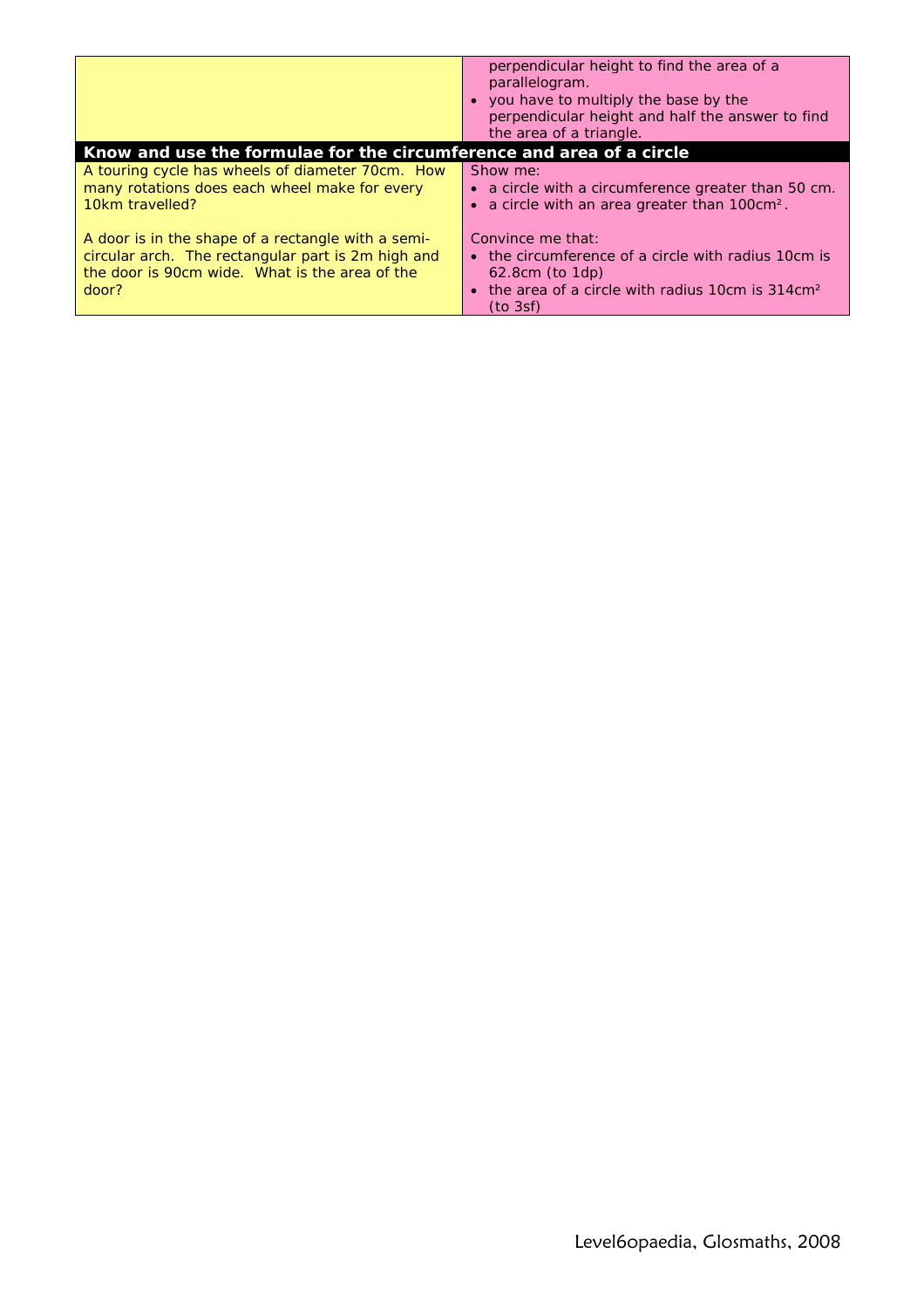# **Handling Data**

| Design a survey or experiment to capture the necessary data from one or more<br>sources; design, trial and if necessary refine data collection sheets; construct tables |                                                                                              |
|-------------------------------------------------------------------------------------------------------------------------------------------------------------------------|----------------------------------------------------------------------------------------------|
| for large discrete and continuous sets of raw data, choosing suitable class intervals;<br>design and use two-way tables                                                 |                                                                                              |
| Investigation of jumping or throwing distances:                                                                                                                         | Show me an example of a data collection sheet.                                               |
| Check that the data collection sheet is designed<br>to record all factors that may have a bearing on                                                                    | Show me an example of a class interval.                                                      |
| the distance jumped or thrown, such as age or<br>height.                                                                                                                | Convince me how you decided on the sample size.                                              |
| Decide the degree of accuracy needed for each<br>factor.                                                                                                                |                                                                                              |
| Recognise that collecting too much information                                                                                                                          |                                                                                              |
| will slow down the experiment; too little may<br>limit its scope.                                                                                                       |                                                                                              |
| Select, construct and modify, on paper & using ICT:<br>pie charts for categorical data;<br>$\blacksquare$                                                               |                                                                                              |
| bar charts and frequency diagrams for discrete and continuous data;<br>$\overline{\phantom{a}}$                                                                         |                                                                                              |
| simple time graphs for time series;<br>$\overline{\phantom{a}}$<br>scatter graphs.<br>$\overline{\phantom{a}}$                                                          |                                                                                              |
| I dentify which are most useful in the context of the problem                                                                                                           |                                                                                              |
| Understand that pie charts are mainly suitable for                                                                                                                      | Show me set of discrete data.                                                                |
| categorical data. They should draw pie charts using<br>ICT and by hand, usually using a calculator to find                                                              | Show me set of continuous data.                                                              |
| angles                                                                                                                                                                  | Convince me the information you need to calculate                                            |
| Draw compound bar charts with subcategories                                                                                                                             | the size of the angle for each category when<br>drawing a pie chart.                         |
| Use frequency diagrams for continuous data and                                                                                                                          |                                                                                              |
| know that the divisions between bars should be<br>labelled                                                                                                              | When considering a range of graphs representing<br>the same data:                            |
| Know that it can be appropriate to join points on a                                                                                                                     | Which is the easiest to interpret? Why?<br>Which is most helpful in addressing the<br>٠      |
| line graph in order to compare trends over time                                                                                                                         | hypothesis? Why?                                                                             |
| Find and record all possible mutually exclusive outcomes for single events and two                                                                                      |                                                                                              |
| successive events in a systematic way<br>Use a possibility space diagram to show all                                                                                    | Show me an example of a possibility space.                                                   |
| outcomes when two dice are rolled together                                                                                                                              |                                                                                              |
|                                                                                                                                                                         | What is wrong:<br>The probability of getting exactly one head                                |
|                                                                                                                                                                         | when tossing two coins is 1/4.<br>The probability of getting two sixes when rolling<br>٠     |
|                                                                                                                                                                         | two fair dice is 1/12                                                                        |
|                                                                                                                                                                         | Convince me that the probability of getting exactly                                          |
|                                                                                                                                                                         | one head when tossing two coins is 1/2.                                                      |
|                                                                                                                                                                         | Convince me that the probability of getting two<br>sixes when rolling two fair dice is 1/36. |
| Know that the sum of probabilities of all mutually exclusive outcomes is 1 and use                                                                                      |                                                                                              |
| this when solving problems                                                                                                                                              |                                                                                              |
| Two coins are thrown at the same time. There are<br>four possible outcomes: HH, HT, TH, TT. How many                                                                    | Show me a pair of mutually exclusive events.                                                 |
| possible outcomes are there if:                                                                                                                                         | True/never/sometimes:                                                                        |
| Three coins are used?                                                                                                                                                   | • The outcomes of tossing three coins are mutually                                           |
| Four coins are used?                                                                                                                                                    | exclusive                                                                                    |
| Five coins are used?                                                                                                                                                    | The outcomes of rolling die and tossing a coin are<br>mutually exclusive                     |
|                                                                                                                                                                         | The sum of probabilities of all mutually exclusive<br>$\bullet$<br>outcomes is 1             |
|                                                                                                                                                                         |                                                                                              |
|                                                                                                                                                                         | Convince that a pair of outcomes for an experiment                                           |
|                                                                                                                                                                         | are mutually exclusive                                                                       |